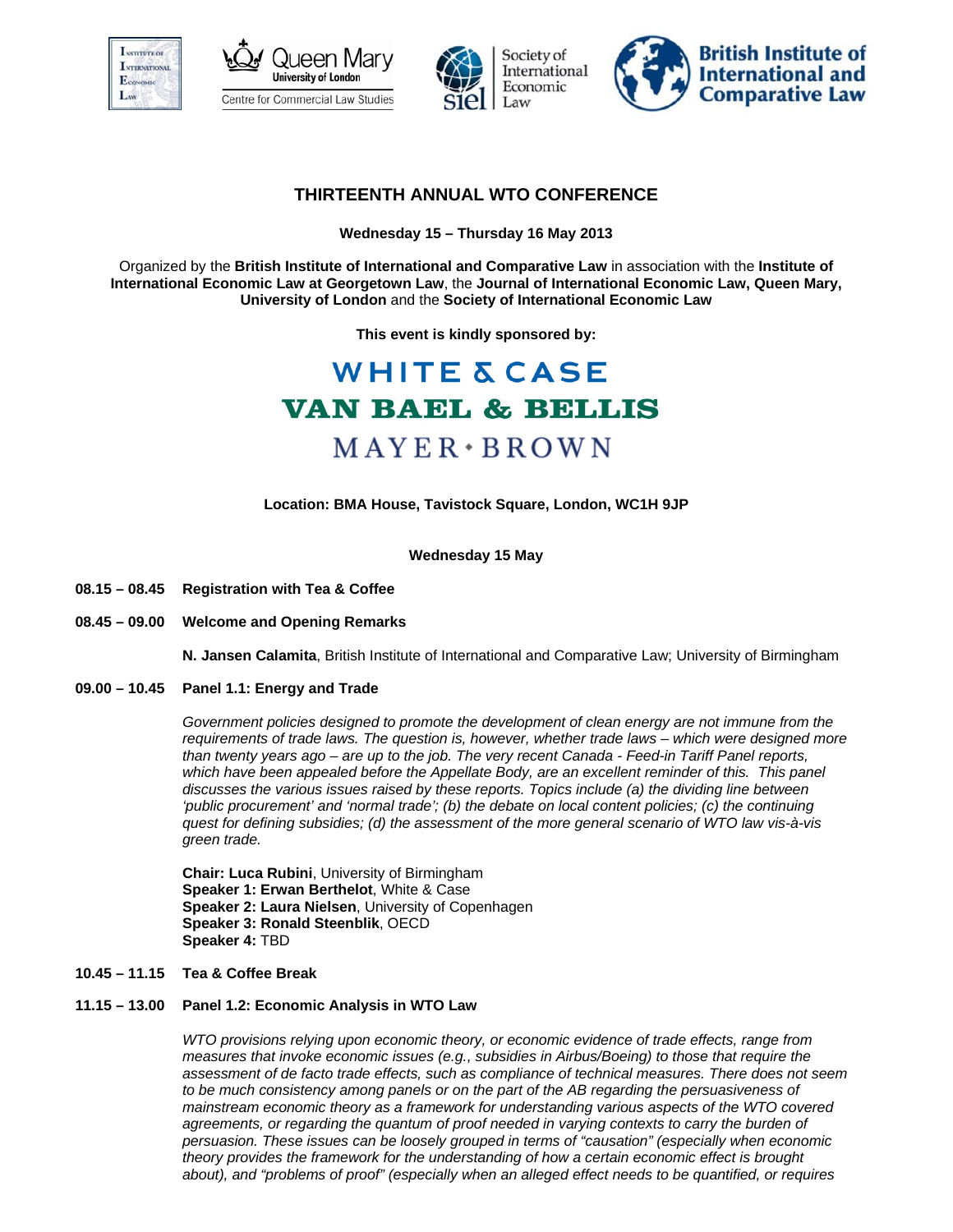*the assembly of empirical data, in order to prove its existence). This panel will explore this complex, emerging area of concern.* 

**Chair: Marco Bronckers**, VVGB **Speaker 1: Tomer Broude**, Hebrew University of Jerusalem **Speaker 2: James Flett**, European Commission **Speaker 3: Gregory Messenger**, University of Oxford **Speaker 4: Roberta Piermartini**, World Trade Organization

#### **13.00 – 14.15 Lunch**

# **14.15 – 16.00 Panel 1.3: Dispute Settlement Procedure**

*Renewed attention is being paid to the structural and procedural aspects of the WTO dispute settlement process. This panel will be devoted to exploring such issues, including proposed reforms to the process by which panels are composed, the proliferation of preliminary ruling requests under Article 6.2 of the DSU, and other currently contested procedural aspects of the dispute resolution process.* 

**Chair: Kerry Allbeury**, World Trade Organization **Speaker 1: Philippe De Baere**, Van Bael & Bellis **Speaker 2: Shandana Gulzar Khan**, Pakistan WTO Mission **Speaker 3: Gabrielle Marceau**, World Trade Organization **Speaker 4: Luiz Eduardo Salles**, Barretto Ferreira e Brancher (BKBG)

#### **16.00 – 16.30 Tea & Coffee Break**

#### **16.30 – 18.00 Panel 1.4: Digital Trade**

*The Internet in less than 20 years of common use has radically changed how people communicate, store and find information, entertain themselves, and – among many other things – do business. Huge amounts of global business are now internet based, from the invention of products to their purchase to their transmission. Trade in knowledge may already exceed conventional cross border trade in goods or services – if we could measure it accurately. International trade law 'must' apply at least in good part to the Internet Economy, since it relates to trade in goods or services, but it is not always clear how. The panel will discuss what rules apply now to the internet, including various aspects of regulation of cross-border information flows, electronic financial flows, the regulation of data storage and access, the integrity of commercial data held in the "cloud" or in off-shore storage, and issues not yet invented, and whether and how they can be improved to help attain those goals.* 

**Chair: Gary Horlick**, Institute of International Economic Law, Georgetown Law **Speaker 1: Gary Horlick Speaker 2: Mira Burri**, World Trade Institute **Speaker 3: Hamid Mamdouh**, World Trade Organization **Speaker 4:** TBD

#### **Thursday 16 May**

#### **08.15 – 08.30 Tea & Coffee**

# **08.30 – 10.30 Panel 2.1: Financial Crises and Sovereign Debt Crises, What Next for International Financial Regulation?**

*The systemic problems triggered by the global financial crisis have yet to be resolved. In the Eurozone, the financial crisis mutated into a sovereign debt crisis in some Member States. In order to break the vicious link between bank debt and sovereign debt, the EU has embarked in a 'banking union' project and adopted other measures. A distinguished panel of experts will discuss the problems posed by the twin financial and sovereign debt crises, the difficulties of managing global systemic risk in the financial* sector and the emerging architecture nationally and internationally. The future of international financial *regulation and of the cross-border resolution of systemically important financial institutions are some of the major issues the international community must face to set the foundations for global growth and stability.* 

**Chair: Simon Gleeson**, Clifford Chance

- **Speaker 1: Charles Randell**, Slaughter & May
- **Speaker 2: Lee Buchheit**, Cleary Gottleib Steen & Hamilton
- **Speaker 3: Graham Nicholson**, Bank of England
- **Speaker 4: Rosa Lastra**, Queen Mary, University of London and **Emilios Avgouleas**, University of Edinburgh